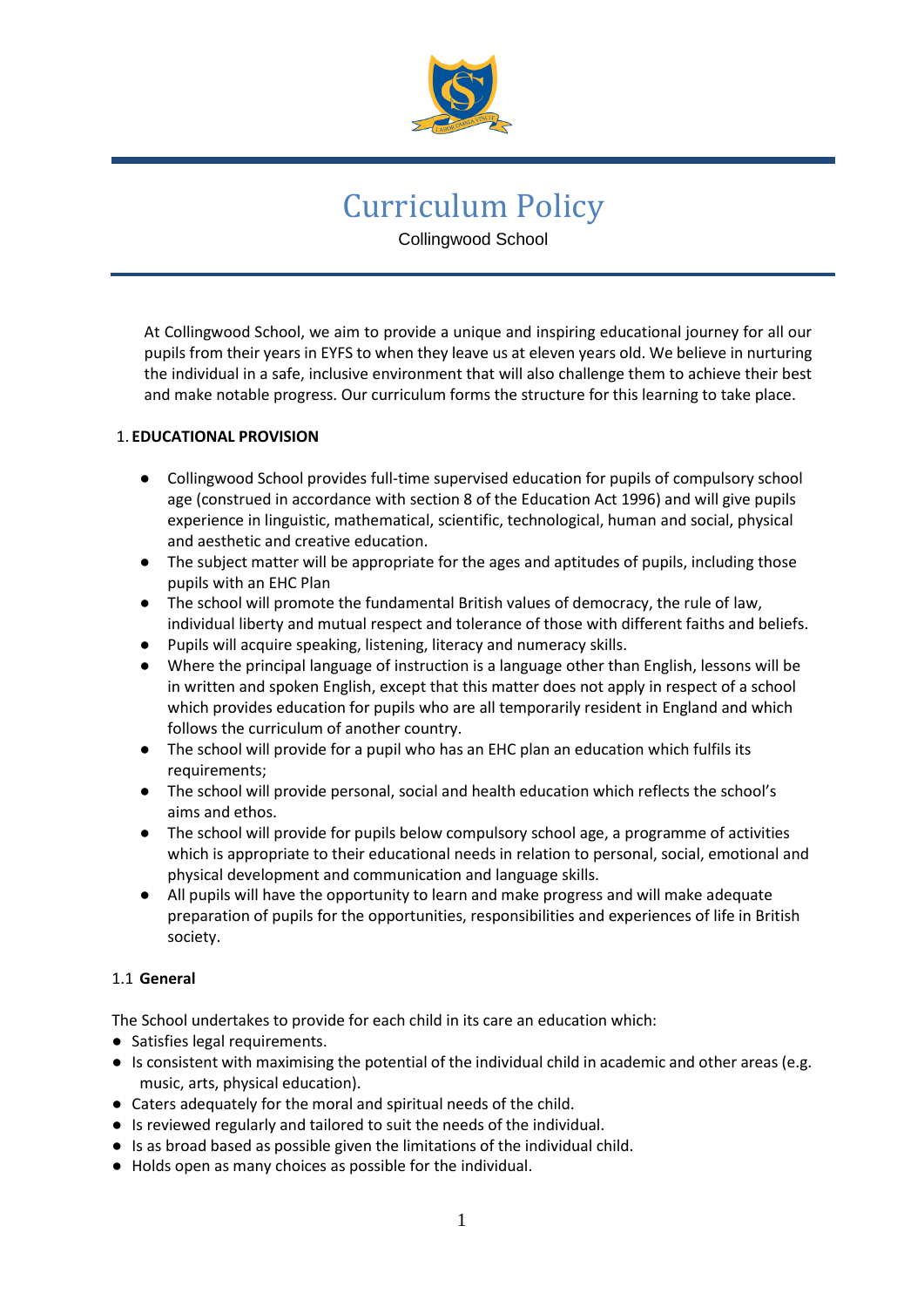

# 1.2 **Curriculum**

# **At Collingwood School, we aim to:**

- Provide a modern and relevant education recognising individual needs.
- Equip our pupils with a range of life-skills academic, social, creative and sporting.
- Build confidence and self-esteem and prepare our pupils for the next step in their education.
- Promote the spiritual development and moral welfare of each individual.
- Generate an understanding of the need for care and consideration for others within our community and the wider world.
- Work in partnership with parents and carers to help our children achieve their full potential.
- Enable pupils that attend our school to reach high standards of attainment, while nurturing intellectual curiosity, creativity and independent thinking
- Set challenging expectations of education standards and achievement, acknowledging and challenging discrimination in all forms.
- Acknowledge specific individual needs and meet them as far as possible within available resources.
- Develop a 'growth mindset' approach to learning while encouraging perseverance, empathy and listening, collaboration and questioning.
- Develop the children's ability to learn and metacognitive skills, through a practical focus on our Learning Powers.
- Ensure the ethos of the school provides a valuable learning experience for all young people.

## **1.3 In drawing up our whole school curriculum, we will:**

- Establish an expectation
- Establish standards
- Build the curriculum alongside our stated 'Aims' as defined on our school website
- Create a curriculum that fulfils our mission statement to be a place to nurture, challenge and inspire

#### **1.4 When planning the curriculum, we will ensure that it:**

- Draws on and recognises the value of linguistics, religious, cultural and ethnic diversity, and that it presents positive images of diversity to our pupils.
- Caters for the needs of all pupils including those with special needs, gifted and talented pupils.
- Is enriched with opportunities to build the skills of the 'Collingwood Way' and the Six C's of Learning (creativity, character, communication, collaboration, critical thinking, citizenship).
- Provides opportunities for leadership and challenge.
- Uses available resources effectively to meet the individual needs of all pupils.
- Provides all children with a breadth and balance to their day, week, term and year.
- Provides opportunities for using IT and online learning platforms across the curriculum where possible and appropriate.

#### **1.5 In particular, pupils will:**

- Have an education that enables them to develop the knowledge, understanding and skills identified in the schemes of work.
- Be shown respect as learners and individuals.
- Have planned opportunities to develop their literacy and numeracy skills.
- Experience a framework of personal, social and health education and citizenship.
- Have opportunity for a comprehensive Relationships and Sex Education (RSE).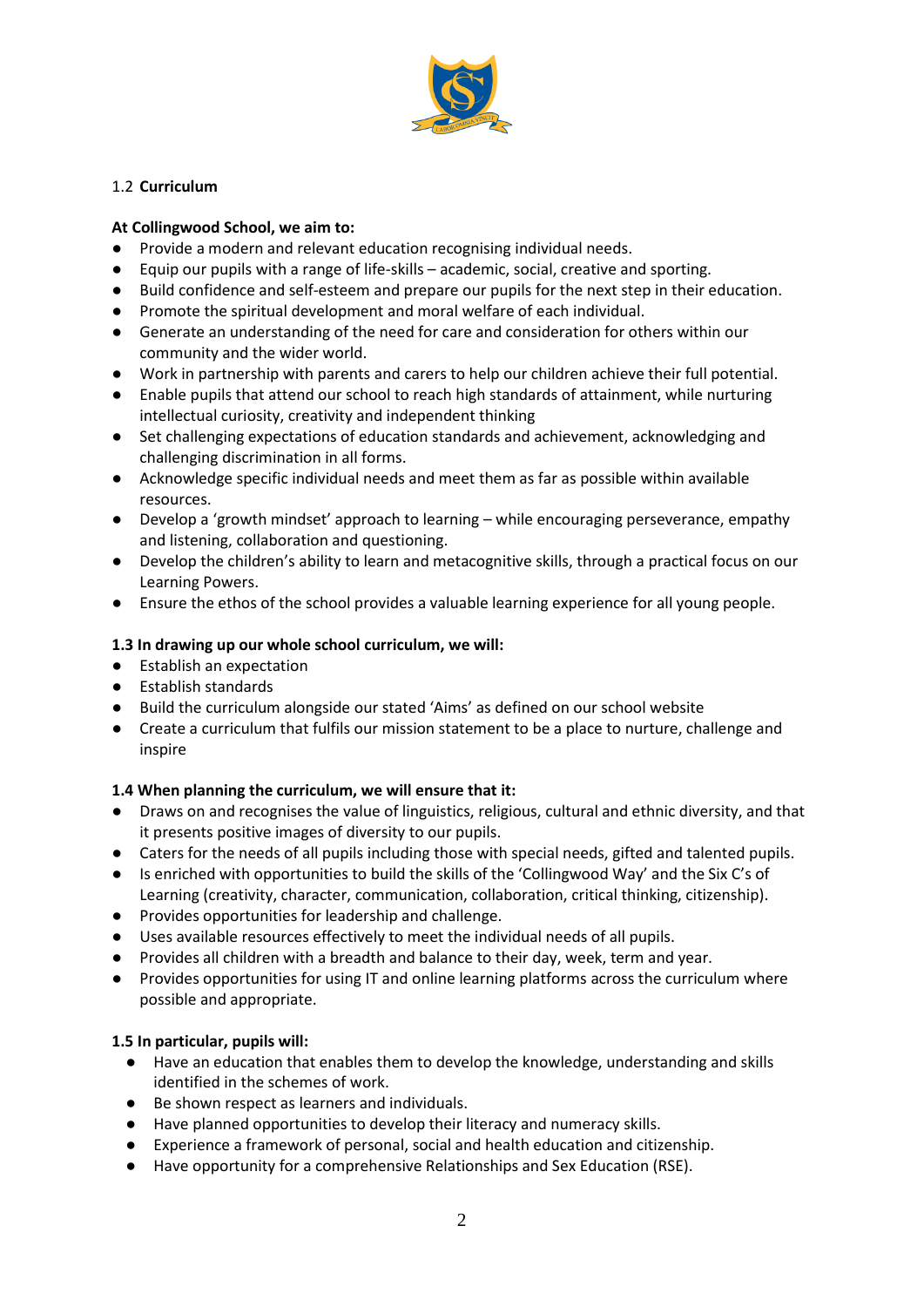

- Experience social, spiritual, moral and cultural development.
- Receive accurate and helpful feedback from teachers on how well they are doing at school and ways of improving their work and guidance to achieve personal learning targets.
- Work in a learning environment that is safe, secure and stimulating.
- Participate in a variety of activities that enrich the curriculum, for example local, national visits, performances, sport and extra-curricular activities.

## **1.6 In addition, pupils with special educational needs (SEND) will have access to:**

- An assessment of their needs.
- Differentiation within the curriculum to meet their varying needs.
- Individual Education Plans to support their progress.
- Support within lessons where required with existing resources.

## **All pupils will be supported through**:

- The schemes of work of the School
- Opportunities to develop social, speaking and listening and critical thinking skills
- Appropriate homework and independent projects
- Opportunities to take part in educational visits
- Opportunity to take part in performances of drama and music
- Individual music tuition where requested
- Opportunities for outdoor and extra-curricular activities
- Opportunities for 'adventurous' outdoor activities such as the school's regular trips and visits
- Opportunities for competitive sport
- Participation in the 'Collingwood Way' Award for personal development

#### **To establish standards:**

- We set high expectations for pupil attainment, behaviour and attendance.
- We regularly monitor and compare our school's national assessments against national and local benchmarks. We identify our strengths and weaknesses in order to raise our pupils' attainment further.
- We analyse pupils' performance and develop strategies to address weaknesses where they occur.
- We maintain systems for monitoring pupils' progress to enable us to estimate and predict termly and annual progress. With this information, we set targets to challenge and improve pupils' attainment.

# **1.7 The Role of Parents**

.

Collingwood values parents as an important part of the educational process. The school operates an 'open door' policy with parents, inviting them to discuss any issues or concerns as soon as they arise. The Headmaster and staff meet many parents at the end of the school day as children are collected. Through this regular informal contact, we are able to gauge parents' views about the school and staff are able to feedback directly to parents regarding any concerns they have about children' progress.

The school conducts regular parent/teacher consultations so that the school can communicate effectively with parents about all aspects of school life. This is in addition to a regular newsletter and an informative website.